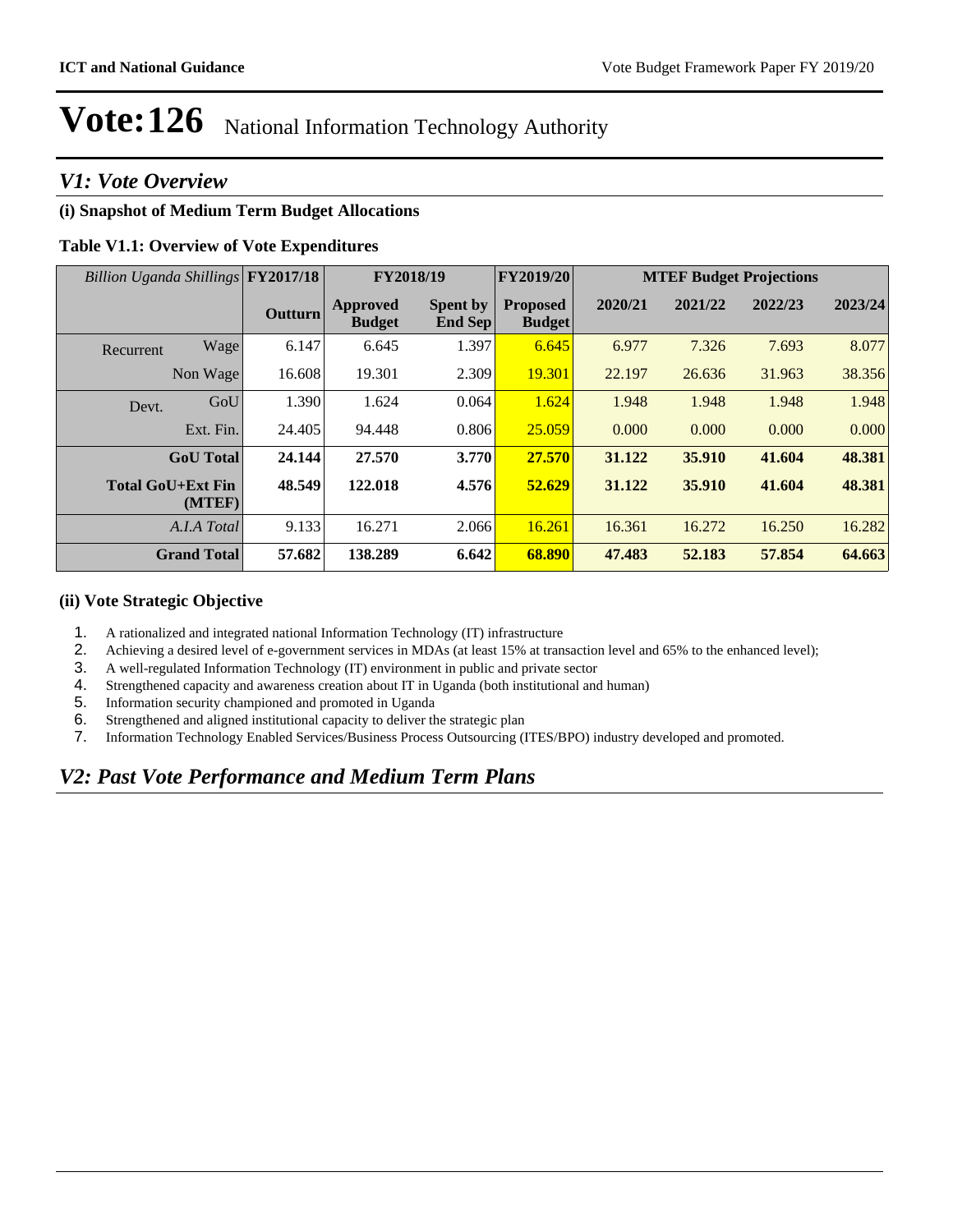#### **Performance for Previous Year FY 2017/18**

1. Reduction in the cost of internet bandwidth to \$70 per Mbps from \$300 per Mbps. Efforts of bulk procurement of internet bandwidth and consolidation of MDA requirements have led to the reduction in the unit cost of bandwidth and is expected to further reduce over the medium term 2. Improvement in public service delivery through e-Government Services in the form of time savings, increased revenue collection and cost savings

3. Seventy six (76) additional MDA/LG and TUG sites were connected FY17/18 bringing the total number to Three hundred twenty two (332) sites connected to the NBI. A total of two hundred seventy three (273) MDA/LG sites are receiving services (Internet bandwidth, IFMIS, Leased lines, Data center and Dark fiber) over the NBI

4. Thirty one (31) applications were being hosted at the National Data Centre. This has increased cost savings of building separate Data Centres 5. 40 MDA/LG websites developed FY17/18, which exceeded the set annual target and brings the total number of websites developed for Government entities to 288. Relatedly, 162 websites have been hosted and received technical support including; security audits, regular backups, patching and routine support.

6. Seventy nine (79) e-Government services are being provided through the e-Citizens Portal ( http://ecitizen.go.ug/ ) This platform has improved access to these services by the citizens.

7. National Information Security Framework (NISF) assessment was conducted in twelve (12) MDAs and the implementation road maps for the institution were developed

8. Thirty six (36) sensitization awareness sessions on the Cyber Laws were conducted in several entities including MDA, Local Governments, Universities and innovation hubs. This has increased awareness of Cyber Laws in MDAs to 83%

9. Five hundred twenty six (526) new firms have registered on the certification Portal bringing the total to Nine hundred and twenty one (921) firms registered, of these One hundred fifty seven (157) IT firms have been certified

10. The Data Protection and Privacy Bill was presented to ICT Committee of Parliament and the members were sensitized on the Principles of the Bill. It is currently being reviewed by Parliament.

11. The National ICT Survey was conducted and disseminated to Stakeholders. The report provides insights into ICT Access and usage, adequacy of ICT infrastructure, e-Government services and information security

#### **Performance as of BFP FY 2018/19 (Performance as of BFP)**

1. Forty-seven (47) new MDA/LG sites connected to the NBI in Q1 bringing it to a cumulative total of 369MDA/Sites

2. Services (Internet, IFMS, leased lines, Data Centre and Dark fiber) provided to eight (8) new additional sites bringing the total number of MDA/LG sites receiving services to two hundred eighty-one (281)

Regulation and compliance

3. Seven (7) awareness sessions on Cyber Laws were conducted during Q1. This was done on several digital media (TV and Radio)

Conducted compliance assessments for seven (7) DLGs on adherence with Website requirements under the 2. NITA-U (E-Government)

Regulations, 2015. These include; Judiciary, National Council of Sports, Uganda Law Reform Commission, Uganda Heart Institute, MSTI, UWA, UCDA, Naguru Hospital.

4. National Information Security Framework (NISF) assessment was conducted in six (6) MDAs and the implementation roadmaps for the institution were developed. These are; Courts of Judicature, National Council of Sports, Uganda Law Reform Commission, Uganda Heart Institute, Naguru Hospital, Ministry of Science and Technology

7. Seven (7) Cyber Security awareness sessions were conducted during quarter one. These include; Cyber Security Governance Awareness for IT Management of the Courts of Judicature, Coffee Development Authority, Uganda Heart Institute, cyber security awareness and education for 80 participants during the UWEC Zoohacktathon.

8. Data collection from institutions that produce IT data was completed. These include; Uganda Revenue Authority, Uganda Bureau of Statistics, Uganda Investment Authority, Uganda Communications Commission. The NITA-U Statistical Abstract has been drafted.

9. Presented NITA-U Performance FY 2017/18 and Goals FY 2018/19 at the NITA-U Staff retreat. Participated in the ICT Sector review where the NITA-U priorities and performance for FY 2018/19

10. Undertook inspection of the NBI network operations at the Network Operation Centre and selected transmission sites

11. Prepared for and presented NITA-U and ICT issues in the Local Government Budgeting workshops across the country. All Local Government ICT issues were compiled and shared with NITA-U management.

12. Twenty three (23) IT Companies were inspected and certified in Quarter 1.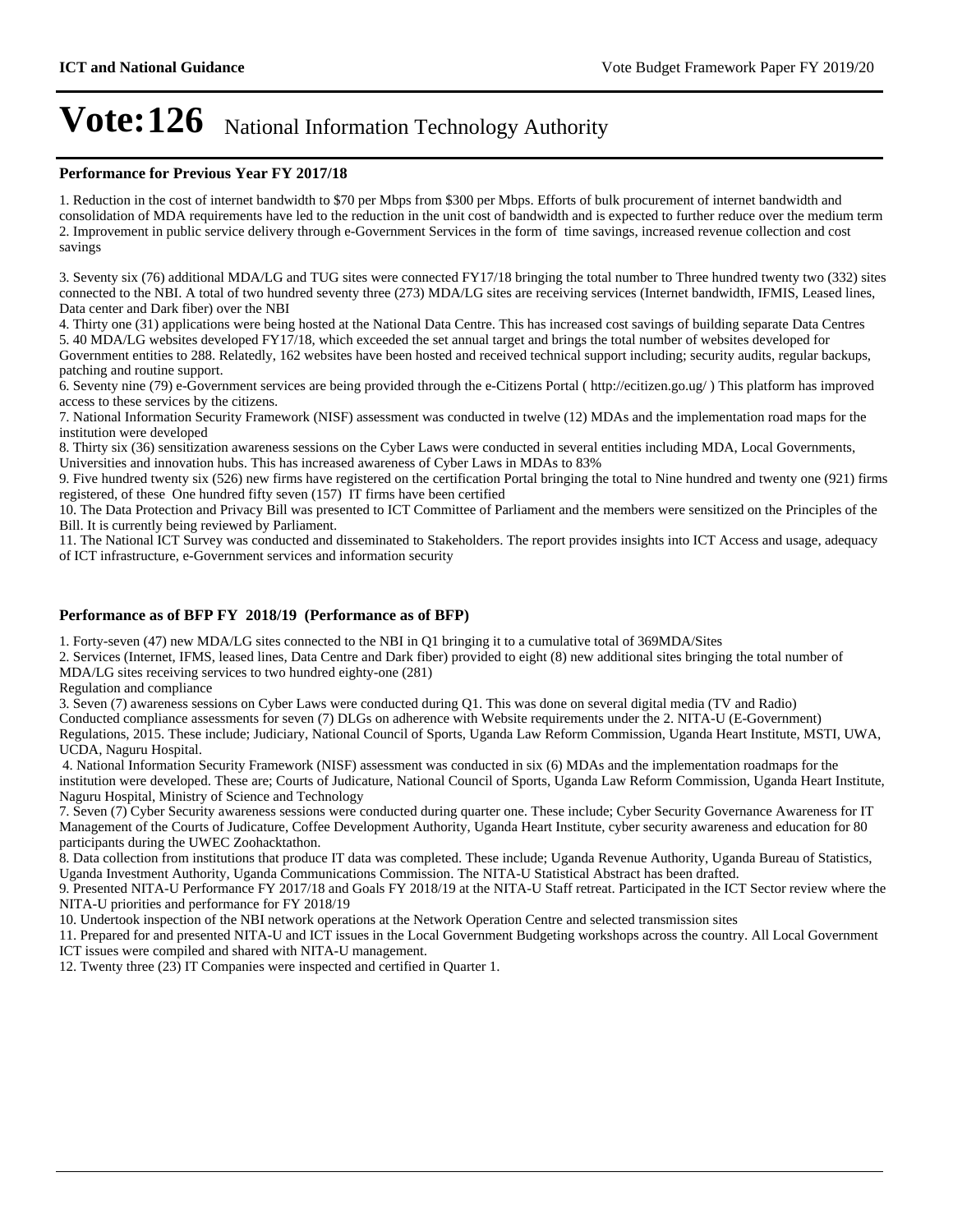#### **FY 2019/20 Planned Outputs**

- Access and utilization of IT infrastructure and services
- 1. Establishment of lastmile connectivity to enhance provision and access to e-Government Services through NBI/EGI (800 sites connected)
- 2. Establish the Missing Links of the NBI (8 districts connected)Nebbi, Pakwach, Arua, Koboko, Yumbe, Moyo, Adjumani, katakwi, Moroto
- 3. Delivery of Bulk internet bandwidth to Government MDAs/DLG and service units
- 4. Installation of Solar Power at the NBI Transmission Sites
- 5. Integration and rollout of the National Data Center Services
- 6. Management and extension of the MYUG Wi-Fi network
- 7. Change Management (Sensitisation, Training & Publicity)
- 8. NITA-U IT support service and retooling provided

#### Deepening of e-Government services

- 1. Implement the Government cloud (migration and uptake)
- 2. SMS gateway and mobile gateway implemented
- 3. e-Payment gateway for managing electronic collection and disbursement of Government funds etablished
- Mobile ID operationalized
- 4. Interoperability Framework and Enterprise Architecture put in place to ensure standardized implementation of IT systems
- 5. Whole-of-Government Integration and data sharing platform established
- 6. Deploy and manage a Unified Messaging and Collaboration System (UMCS)
- 7. Deploy and manage an electronic Government Procurement System (e-GP)
- 8. Two (2) priority citizen-facing e-Services developed and implemented
- 9. IT service desk implemented to support the delivery of eGovernment Services
- 10. Government Citizen Interaction Centre (GCIC) maintained to enhance Government interaction with citizens
- 11. Promotion of e-government services to citizens in order to improve uptake of e-services
- 12. Support establishment and maintenance of MDA & LG websites

Improved security and trust in online services

1. The National Computer Emergency Response Team (CERT) & Coordination Center capabilities enhanced to improve the information security posture of Uganda

- 2. National Information Security Framework (NISF) implemented in Government
- 3. Information security awareness campaigns carried out to improve understanding of information security, risks, and vulnerabilities and how to inculcate a culture of cyber security
- 4. Certification of the ISO 27001 Information Security Management System (ISMS) for NITA-U, DC and DR
- 5. The Enterprise Security Architecture developed for Government
- 6. Information and Cyber Security technical support provided to MDAs

Streamlined IT Governance

- 1. Development of priority IT regulations and standards
- 2. Sensitization activities on IT regulations and standards carried out to enhance awareness within Government
- 3. Conduct compliance assessments of MDAs to IT regulations and IT Standards
- Certification of ICT Service providers
- 4. Certification of NITA-U ISO 20000 undertaken
- 5. ICT Skills Training and Needs Assessment(STNA) conducted and An ICT Skills training and Needs Action Plan(STNAP) developed for
- government as part of the process to standardize IT Training in civil service
- 6. Monitoring and evaluation of key IT initiatives

### **Medium Term Plans**

- 1. Implement Phase 5 of the NBI
- 2. Connectivity of MDAs, LGs and other priority user groups.
- 4. Lower the cost of internet bandwidth to \$50 per Mbps
- 3. Establishment of critical ICT infrastructure through PPP (ICT Park)
- 5. Providing capacity building initiatives for MDAs staff to ensure optimal utilization of ICT Services

### **Efficiency of Vote Budget Allocations**

Allocation for FY 2018/19 is distributed among the three programs, the most allocation is under Program 1: which aims at improving effectiveness and efficiency in public service delivery followed by Program 2 which ensures streamlined, optimized and harmonized IT infrastructure and lastly to Prog: 3 which is for strengthening IT Governance and capacity of NITA-U

### **Vote Investment Plans**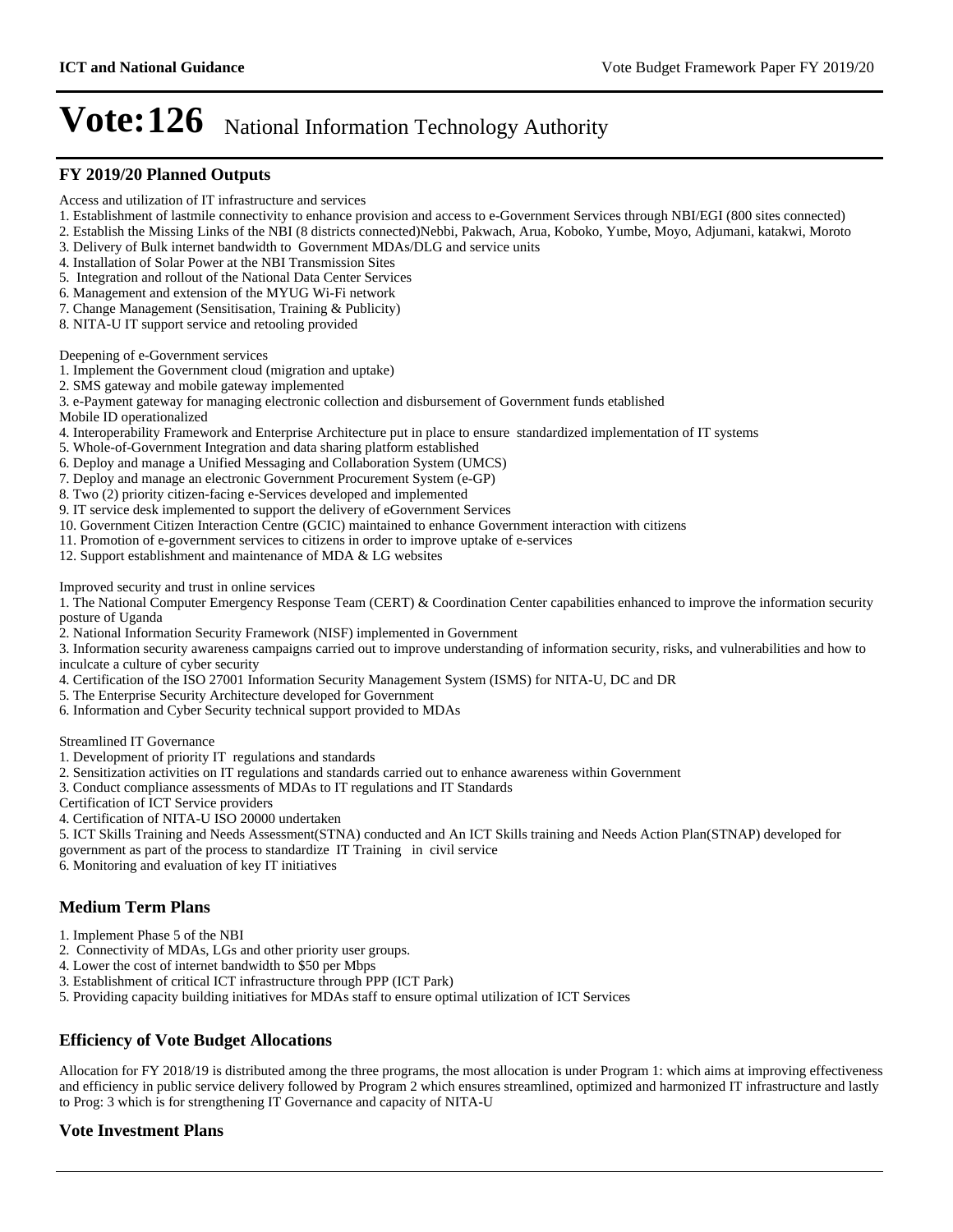In FY 2018/19 NITA-U's capital investment of UGX 21.2Bn will mainly be under the RCIP project. This will mainly entail laying of fibre optic cable under the Missing links and last mile projects. These will extend the fibre to un served areas in the nothern region and over 700 sites (MDAs/LGs/hospitals/Schools and universities). These will lay the foundation for improving service delivery electronically to all the parts of the country

### **Major Expenditure Allocations in the Vote for FY 2019/20**

The major expenditure allocation is mainly under the ICT IDA component of the RCIP to a tune of UGX 22Bn that is mainly for ICT equipment for implementing lastmile connectivity and missing links. This will also cater for ICT systems being installed and rolled out by NITA-U (Government Cloud, Unified Messaging Collaboration System (UMCS), Systems Intergration Platform, Mobile ID.

The other major expenditure allocation is under non wage to a tune of UGX 15.7 billion which is the consolidated ICT fund to provide ICT Services to Government. (internet, data centre, Leased lines, Licenses and IFMS,)

### **V3: PROGRAMME OUTCOMES, OUTCOME INDICATORS AND PROPOSED BUDGET ALLOCATION**

## **Table V3.1: Programme Outcome and Outcome Indicators**

**Programme : 04 Electronic Public Services Delivery (e-transformation) Programme Objective :** To strengthen efficiency in delivery of public services through the deepening of e-government services

**Responsible Officer:** Peter Kahiigi

**Programme Outcome: Improved security and trust in online services**

*Sector Outcomes contributed to by the Programme Outcome*

N / A

|                                                                                                    | <b>Performance Targets</b> |               |                     |                 |                          |                          |                          |  |  |
|----------------------------------------------------------------------------------------------------|----------------------------|---------------|---------------------|-----------------|--------------------------|--------------------------|--------------------------|--|--|
| <b>Programme Performance Indicators (Output)</b>                                                   | 2017/18<br><b>Actual</b>   | <b>Target</b> | $2018/19$ Base year | <b>Baseline</b> | 2019/20<br><b>Target</b> | 2020/21<br><b>Target</b> | 2021/22<br><b>Target</b> |  |  |
| • Level of privacy protection for personal or<br>confidential data collected, processed and stored |                            | 90%           |                     |                 | 80%                      | 85%                      | 85%                      |  |  |

**Programme Outcome: Improved efficiency and effectiveness in public service delivery**

*Sector Outcomes contributed to by the Programme Outcome*

**1. Responsive ICT legal and regulatory framework**

|                                                                      |                                                                                                                                             | <b>Performance Targets</b> |                  |                 |                          |                          |                          |  |  |
|----------------------------------------------------------------------|---------------------------------------------------------------------------------------------------------------------------------------------|----------------------------|------------------|-----------------|--------------------------|--------------------------|--------------------------|--|--|
| <b>Programme Performance Indicators (Output)</b>                     | 2017/18<br>Actual                                                                                                                           | 2018/19<br><b>Target</b>   | <b>Base year</b> | <b>Baseline</b> | 2019/20<br><b>Target</b> | 2020/21<br><b>Target</b> | 2021/22<br><b>Target</b> |  |  |
| • Number of implementing government entities<br>providing e-services |                                                                                                                                             | 55                         |                  |                 | 50 <sup>°</sup>          | 52                       | 53                       |  |  |
| <b>Programme:</b>                                                    | 05 Shared IT infrastructure                                                                                                                 |                            |                  |                 |                          |                          |                          |  |  |
| <b>Programme Objective:</b>                                          | To ensure harmonized, optimized and resilient IT infrastructure to ensure improved access connectivity<br>to IT infrastructure and services |                            |                  |                 |                          |                          |                          |  |  |
| <b>Responsible Officer:</b>                                          | Vivian Ddambya                                                                                                                              |                            |                  |                 |                          |                          |                          |  |  |
| <b>Programme Outcome:</b>                                            | Resilient, optimized and harmonized infrastructure deployment and usage                                                                     |                            |                  |                 |                          |                          |                          |  |  |
| Sector Outcomes contributed to by the Programme Outcome              |                                                                                                                                             |                            |                  |                 |                          |                          |                          |  |  |
| 1. Responsive ICT legal and regulatory framework                     |                                                                                                                                             |                            |                  |                 |                          |                          |                          |  |  |
|                                                                      | <b>Performance Targets</b>                                                                                                                  |                            |                  |                 |                          |                          |                          |  |  |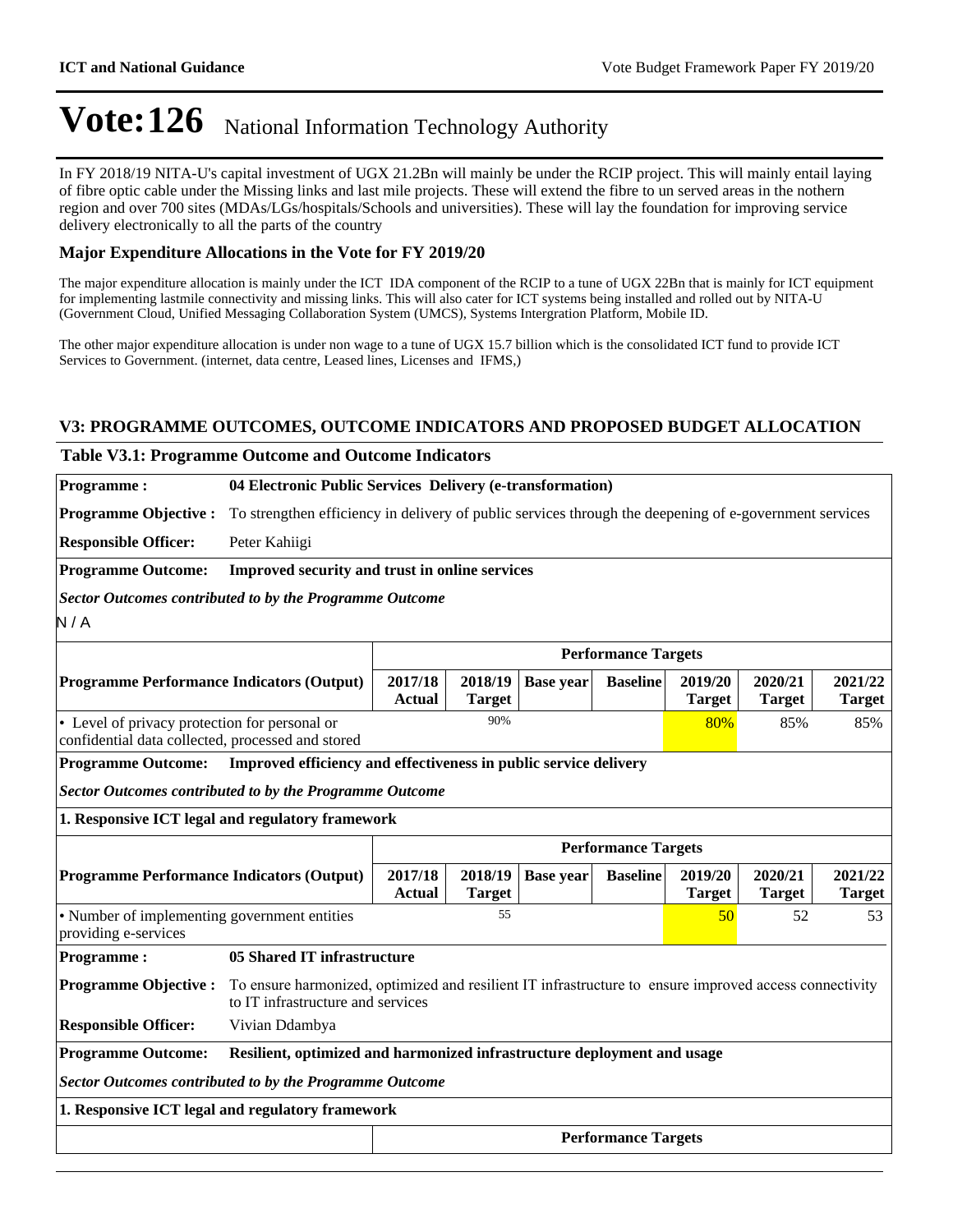| <b>Programme Performance Indicators (Output)</b>                              | 2017/18<br><b>Actual</b>                                                                                                                                                                         | 2018/19<br><b>Target</b>                              | <b>Base year</b> | <b>Baseline</b> | 2019/20<br><b>Target</b> | 2020/21<br><b>Target</b> | 2021/22<br><b>Target</b> |       |  |
|-------------------------------------------------------------------------------|--------------------------------------------------------------------------------------------------------------------------------------------------------------------------------------------------|-------------------------------------------------------|------------------|-----------------|--------------------------|--------------------------|--------------------------|-------|--|
| inhabitant                                                                    | 410<br>• Number of MDAs, LGs, Hospitals, Schools<br>utilizing services (internet, data centre, IFMIS,<br>Leased lines and Dark fibre) over the National<br>Backbone infrastructure bandwidth per |                                                       |                  |                 |                          |                          |                          | 1,000 |  |
| <b>Programme:</b>                                                             |                                                                                                                                                                                                  | 06 Streamlined IT Governance and capacity development |                  |                 |                          |                          |                          |       |  |
| <b>Programme Objective:</b>                                                   | To establish an enabling environment for development and regulation of IT in the country through<br>enhancing capacity of NITA-U to deliver its mandate.                                         |                                                       |                  |                 |                          |                          |                          |       |  |
| <b>Responsible Officer:</b>                                                   | James Kamanyire                                                                                                                                                                                  |                                                       |                  |                 |                          |                          |                          |       |  |
| <b>Programme Outcome:</b>                                                     | Improved compliance with IT regulations and standards                                                                                                                                            |                                                       |                  |                 |                          |                          |                          |       |  |
| <b>Sector Outcomes contributed to by the Programme Outcome</b>                |                                                                                                                                                                                                  |                                                       |                  |                 |                          |                          |                          |       |  |
| 1. Secured ICT access and Usage for all                                       |                                                                                                                                                                                                  |                                                       |                  |                 |                          |                          |                          |       |  |
| <b>Performance Targets</b>                                                    |                                                                                                                                                                                                  |                                                       |                  |                 |                          |                          |                          |       |  |
| <b>Programme Performance Indicators (Output)</b>                              | 2017/18<br><b>Actual</b>                                                                                                                                                                         | 2018/19<br><b>Target</b>                              | <b>Base year</b> | <b>Baseline</b> | 2019/20<br><b>Target</b> | 2020/21<br><b>Target</b> | 2021/22<br><b>Target</b> |       |  |
| 70%<br>• Level of compliance with IT related legislation 65%<br>and standards |                                                                                                                                                                                                  |                                                       |                  |                 |                          |                          | 60%                      | 65%   |  |

### **Table V3.2: Past Expenditure Outturns and Medium Term Projections by Programme**

| Billion Uganda shillings                                                                                      | 2017/18 | 2018/19                          |                           | 2019-20                          | <b>MTEF Budget Projections</b> |         |         |         |  |
|---------------------------------------------------------------------------------------------------------------|---------|----------------------------------|---------------------------|----------------------------------|--------------------------------|---------|---------|---------|--|
|                                                                                                               | Outturn | <b>Approved</b><br><b>Budget</b> | <b>Spent By</b><br>End Q1 | <b>Proposed</b><br><b>Budget</b> | 2020-21                        | 2021-22 | 2022-23 | 2023-24 |  |
| <b>Vote: 126 National Information Technology Authority</b>                                                    |         |                                  |                           |                                  |                                |         |         |         |  |
| 04 Electronic Public Services Delivery (e-<br>transformation)                                                 | 25.795  | 96.071                           | 0.870                     | 26.683                           | 1.948                          | 1.948   | 1.948   | 1.948   |  |
| 05 Shared IT infrastructure                                                                                   | 15.217  | 15.771                           | 1.525                     | 15.771                           | 18.297                         | 22.136  | 24.963  | 28.956  |  |
| 06 Streamlined IT Governance and capacity<br>development                                                      | 9.813   | 10.175                           | 2.181                     | 10.175                           | 10.877                         | 11.826  | 14.693  | 17.477  |  |
| 51 Development of Secure National Information<br>Technology (IT) Infrastructure and e-<br>Government services | 0.000   | 0.000                            | 0.000                     | 0.000                            | 0.000                          | 0.000   | 0.000   | 0.000   |  |
| 52 Establishment of enabling Environment for<br>development and regulation of IT in the country               | 0.000   | 0.000                            | 0.000                     | 0.000                            | 0.000                          | 0.000   | 0.000   | 0.000   |  |
| 53 Strengthening and aligning NITA-U to<br>deliver its mandate                                                | 0.000   | 0.000                            | 0.000                     | 0.000                            | 0.000                          | 0.000   | 0.000   | 0.000   |  |
| <b>Total for the Vote</b>                                                                                     | 50.825  | 122.018                          | 4.576                     | 52.629                           | 31.122                         | 35.910  | 41.604  | 48.381  |  |

### **V4: SUBPROGRAMME PAST EXPENDITURE OUTTURNS AND PROPOSED BUDGET ALLOCATIONS**

### **Table V4.1: Past Expenditure Outturns and Medium Term Projections by SubProgramme**

| <b>Billion Uganda shillings</b>                                             | 2017/18        | <b>FY 2018/19</b>     |                                | 2019-20                          | <b>Medium Term Projections</b> |             |             |             |
|-----------------------------------------------------------------------------|----------------|-----------------------|--------------------------------|----------------------------------|--------------------------------|-------------|-------------|-------------|
|                                                                             | Outturn Budget | <b>Approved Spent</b> | $ {\bf B}$ v<br><b>End Sep</b> | <b>Proposed</b><br><b>Budget</b> | $2020 - 21$                    | $2021 - 22$ | $2022 - 23$ | $2023 - 24$ |
| <i>Programme: 04 Electronic Public Services Delivery (e-transformation)</i> |                |                       |                                |                                  |                                |             |             |             |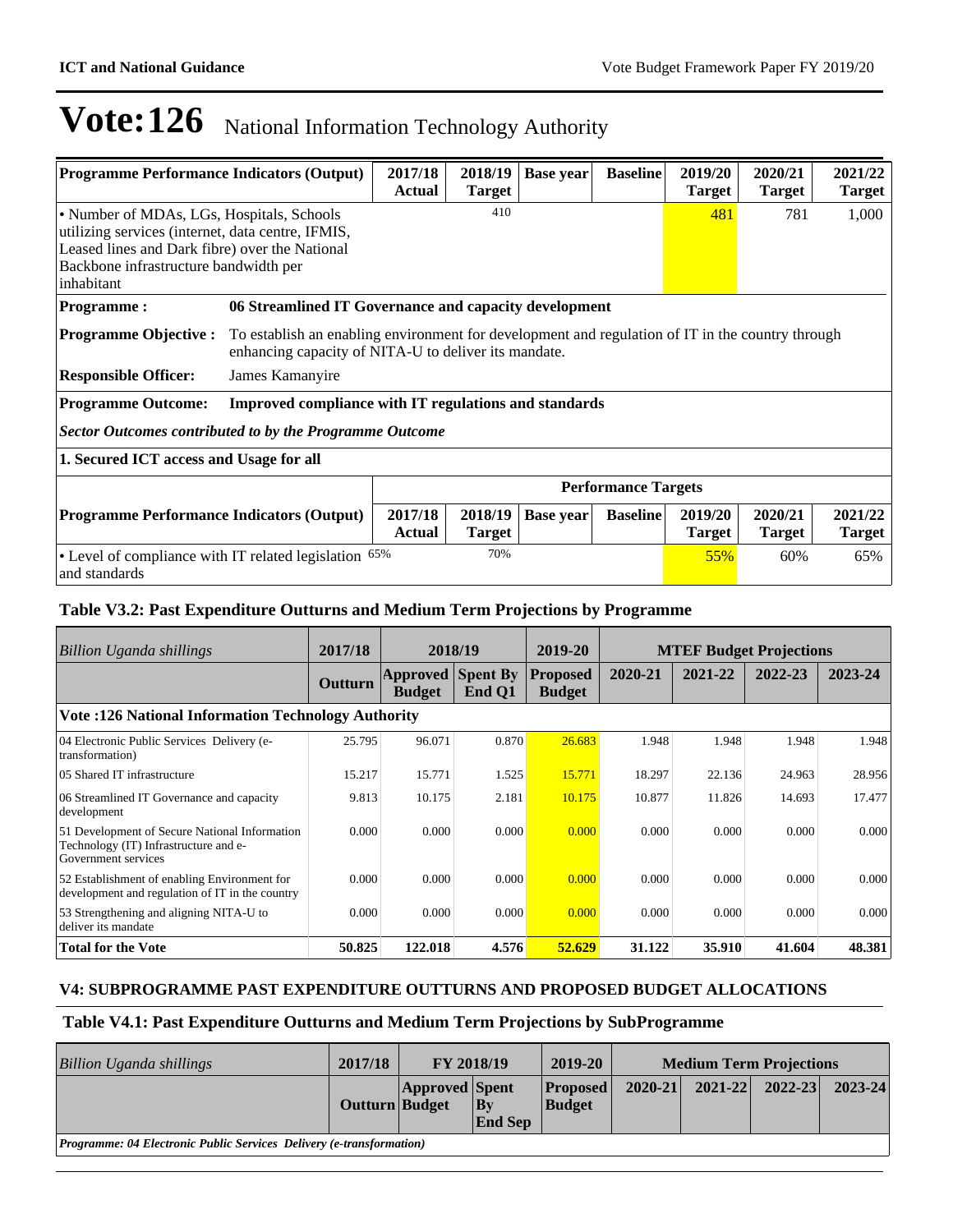| 1400 Regional Communication Infrastructure                                                                        | 25.795 | 96.071  | 0.870 | 26.683 | 1.948  | 1.948  | 1.948  | 1.948  |  |  |  |
|-------------------------------------------------------------------------------------------------------------------|--------|---------|-------|--------|--------|--------|--------|--------|--|--|--|
| <b>Total For the Programme: 04</b>                                                                                | 25.795 | 96.071  | 0.870 | 26.683 | 1.948  | 1.948  | 1.948  | 1.948  |  |  |  |
| Programme: 05 Shared IT infrastructure                                                                            |        |         |       |        |        |        |        |        |  |  |  |
| 02 Technical Services                                                                                             | 15.217 | 15.771  | 1.525 | 15.771 | 18.297 | 22.136 | 24.963 | 28.956 |  |  |  |
| <b>Total For the Programme: 05</b>                                                                                | 15.217 | 15.771  | 1.525 | 15.771 | 18.297 | 22.136 | 24.963 | 28.956 |  |  |  |
| Programme: 06 Streamlined IT Governance and capacity development                                                  |        |         |       |        |        |        |        |        |  |  |  |
| 07 Finance and Administration                                                                                     | 9.813  | 10.175  | 2.181 | 10.175 | 10.877 | 11.826 | 14.693 | 17.477 |  |  |  |
| <b>Total For the Programme: 06</b>                                                                                | 9.813  | 10.175  | 2.181 | 10.175 | 10.877 | 11.826 | 14.693 | 17.477 |  |  |  |
| Programme: 51 Development of Secure National Information Technology (IT) Infrastructure and e-Government services |        |         |       |        |        |        |        |        |  |  |  |
| <b>Total For the Programme: 51</b>                                                                                | 0.000  | 0.000   | 0.000 | 0.000  | 0.000  | 0.000  | 0.000  | 0.000  |  |  |  |
| Programme: 52 Establishment of enabling Environment for development and regulation of IT in the country           |        |         |       |        |        |        |        |        |  |  |  |
| <b>Total For the Programme: 52</b>                                                                                | 0.000  | 0.000   | 0.000 | 0.000  | 0.000  | 0.000  | 0.000  | 0.000  |  |  |  |
| Programme: 53 Strengthening and aligning NITA-U to deliver its mandate                                            |        |         |       |        |        |        |        |        |  |  |  |
| <b>Total For the Programme: 53</b>                                                                                | 0.000  | 0.000   | 0.000 | 0.000  | 0.000  | 0.000  | 0.000  | 0.000  |  |  |  |
| 126: Total for the Vote                                                                                           | 50.825 | 122.018 | 4.576 | 52.629 | 31.122 | 35.910 | 41.604 | 48.381 |  |  |  |

N / A

### **Table V4.3: Major Capital Investment (Capital Purchases outputs over 0.5Billion)**

|                                                                       | FY 2019/20 |                                                    |                                                                                       |
|-----------------------------------------------------------------------|------------|----------------------------------------------------|---------------------------------------------------------------------------------------|
| <b>Appr. Budget and Planned Outputs</b>                               |            | <b>Expenditures and Achievements</b><br>by end Sep | <b>Proposed Budget and Planned Outputs</b>                                            |
| <b>Vote 126 National Information Technology Authority</b>             |            |                                                    |                                                                                       |
| Programme : 04 Electronic Public Services Delivery (e-transformation) |            |                                                    |                                                                                       |
| Project : 1400 Regional Communication Infrastructure                  |            |                                                    |                                                                                       |
| Output: 77 Purchase of Specialised Machinery & Equipment              |            |                                                    |                                                                                       |
|                                                                       |            |                                                    | <b>Implementation of missing links (securing</b><br>and importation of the equipment) |
| <b>Total Output Cost(Ushs</b><br>Thousand):                           | 21.438     | 0.000                                              | 4.888                                                                                 |
| Gou Dev't:                                                            | 0.060      | 0.000                                              | 0.104                                                                                 |
| Ext Fin:                                                              | 21.278     | 0.000                                              | 4.784                                                                                 |
| A.I.A:                                                                | 0.100      | 0.000                                              | 0.000                                                                                 |
| Output: 78 Purchase of Office and Residential Furniture and Fittings  |            |                                                    |                                                                                       |
|                                                                       |            |                                                    | Establishment and equiping of the RCIP<br>Office                                      |
| <b>Total Output Cost(Ushs</b><br>Thousand):                           | 0.050      | 0.000                                              | 0.795                                                                                 |
| Gou Dev't:                                                            | 0.050      | 0.000                                              | 0.000                                                                                 |
| Ext Fin:                                                              | 0.000      | 0.000                                              | 0.000                                                                                 |
| $A.I.A$ :                                                             | 0.000      | 0.000                                              | 0.795                                                                                 |

## *V5: VOTE CHALLENGES FOR 2019/20 AND ADDITIONAL FUNDING REQUESTS*